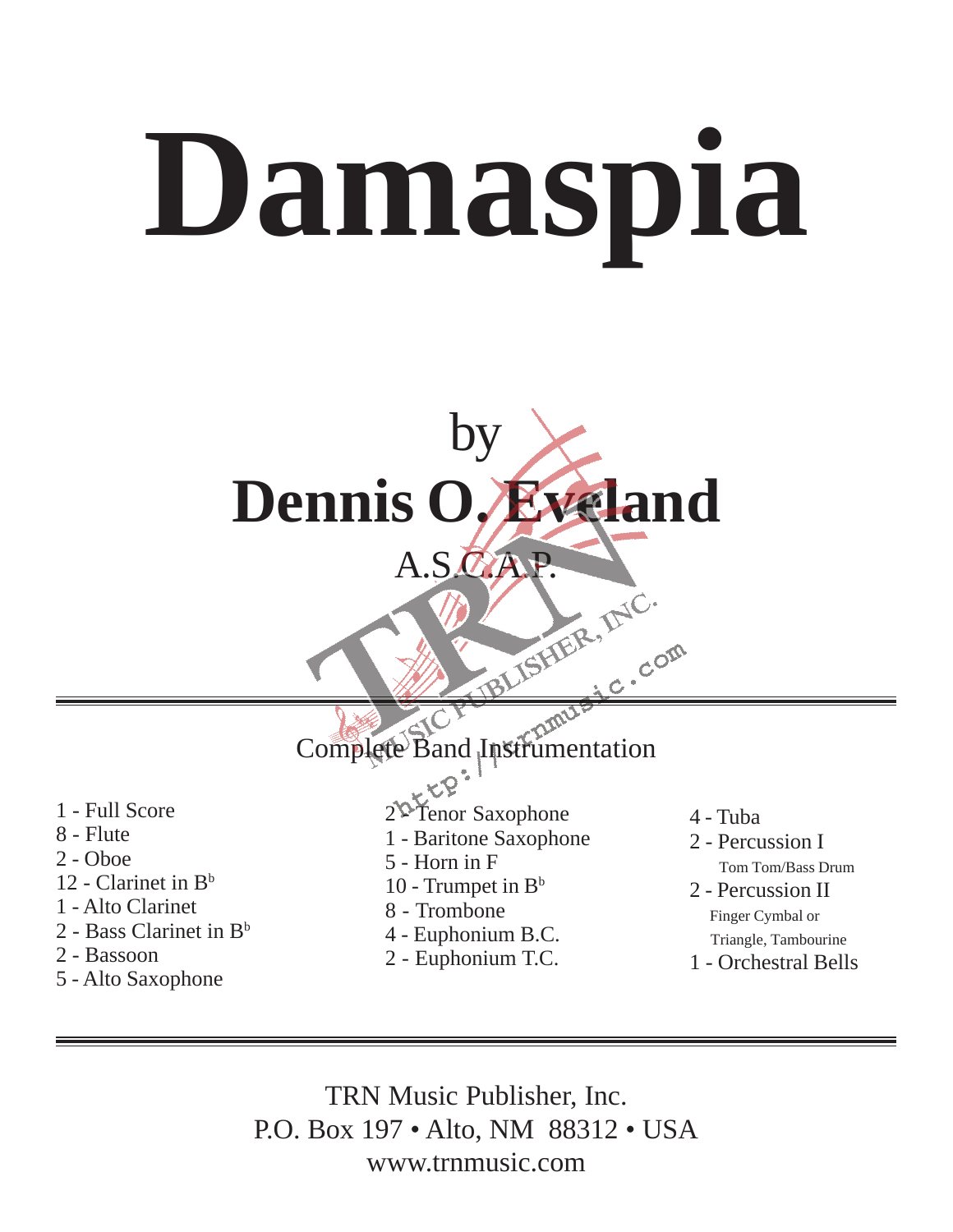#### **About the Music - - -**

Damaspia was a queen of Persia, wife of king Artaxerxes I, and mother of Xerxes II, his legitimate heir. She was probably Persian. According to the Greek historian Ctesias of Cnidus, king Artaxerxes and his wife died the same day (424 BC, perhaps during a military expedition), and their corpses were carried to Persia. Xerxes succeeded his father, but was murdered not much later (423 BC) by his half-brother Sogdianus.

Damaspia is composed for young bands. This Egyptian flavored work is sure to be enjoyed by your audience and students.

#### **About the Composer - - -**



**Dennis Eveland** is now in his 25th year of teaching instrumental music education. He earned a Bachelor of Arts Degree from Western Illinois University and a Master of Music Education from Vandercook College of Music. In addition, he has an Administrative Certificate from Texas A&M International University.

International University<br>Mr. Eveland has studied horn with Roger Collins, Ethel Merker, Arden Keen, and John Thompson. Others with whom he has studied include Dale F. Hopper, Dennis L. Johnson, Christopher Izzo, Roger Rocco, Dr.Victor Zajec, Bart Ghent, Michael Katterjohn, and Kelly Love.

 Mr. Eveland began his teaching career in Toulon, Illlinois and has spent the past 21 years teaching in the United Independent School District in Laredo, Texas. He has experience teaching at both the middle and high school levels.

 A very active marching band arranger, Mr. Eveland is a composer as well. He has either written or arranged over 40 selections for competitive marching bands. Several bands have advanced to the Area Level of the Texas State Marching Band Competition using Mr. Eveland's arrangements.

 Dennis and his lovely wife, Felisa, are the proud parents of Willie and Tammy. Mr. Eveland is available to write commissions for concert band works, marching band works, and orchestra works.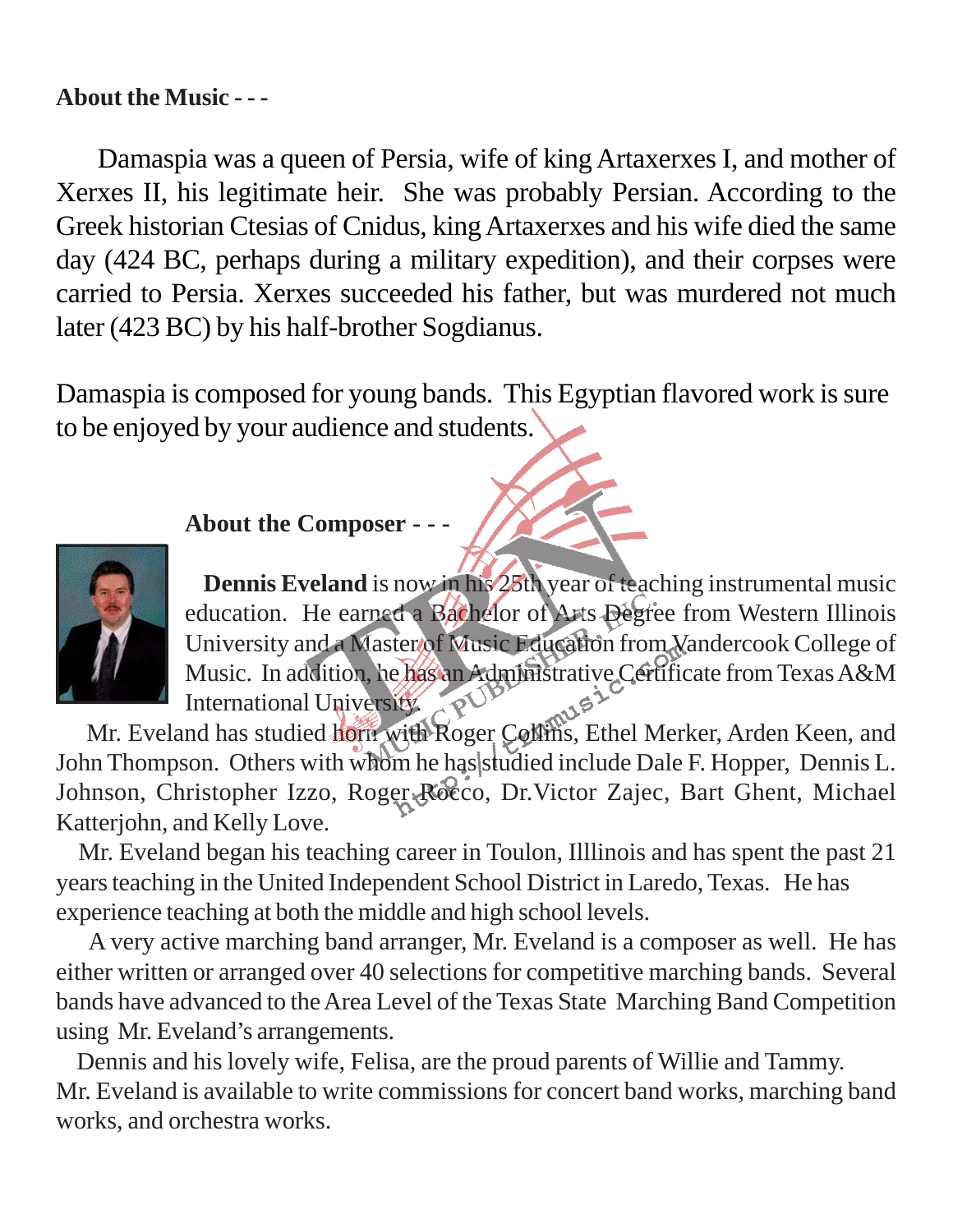### Damaspia



Copyright © MMX by TRN Music Publisher, Inc. All Rights Reserved. Printed in U. S. A. International Copyright Secured.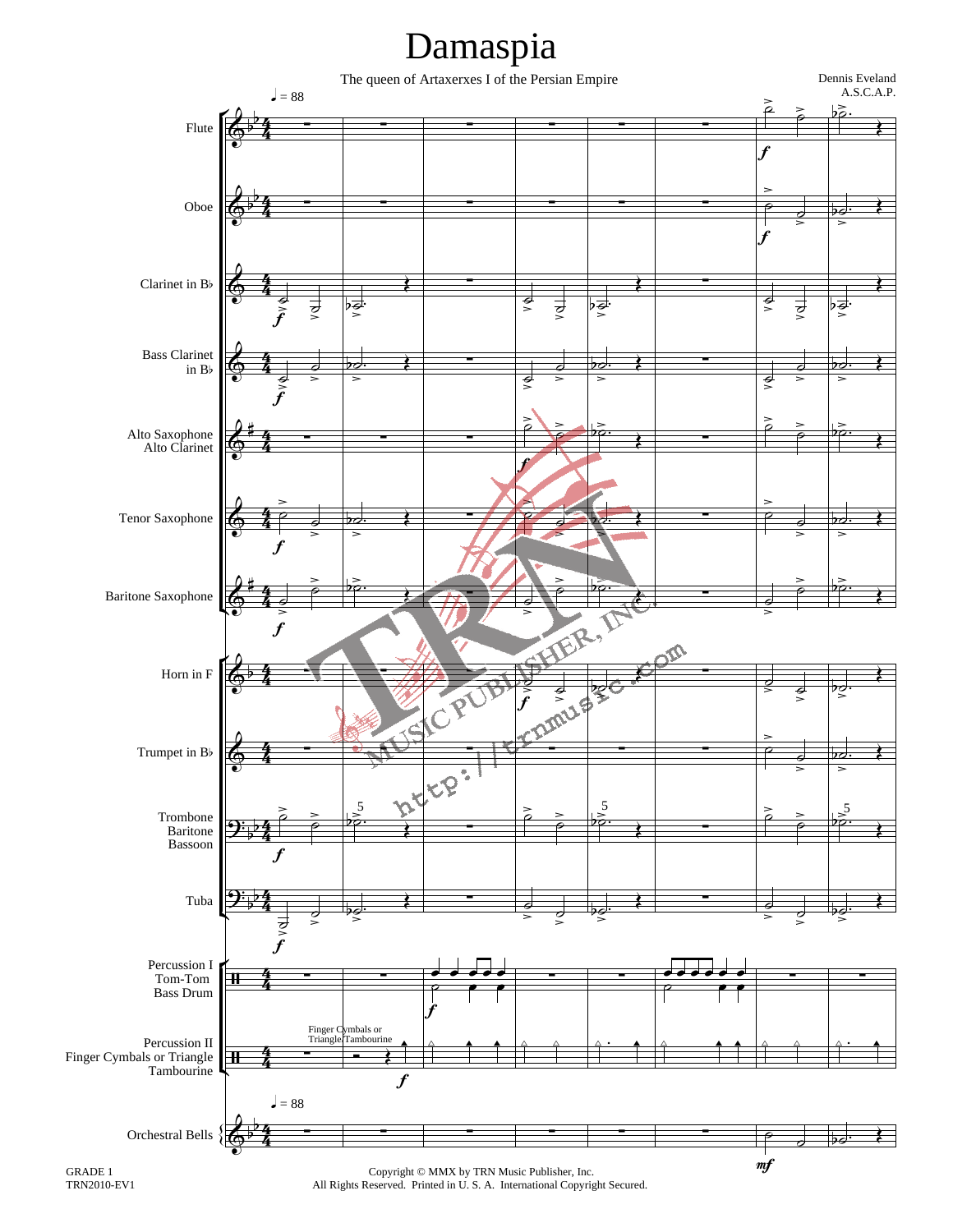

<sup>4</sup>

TRN2010-EV1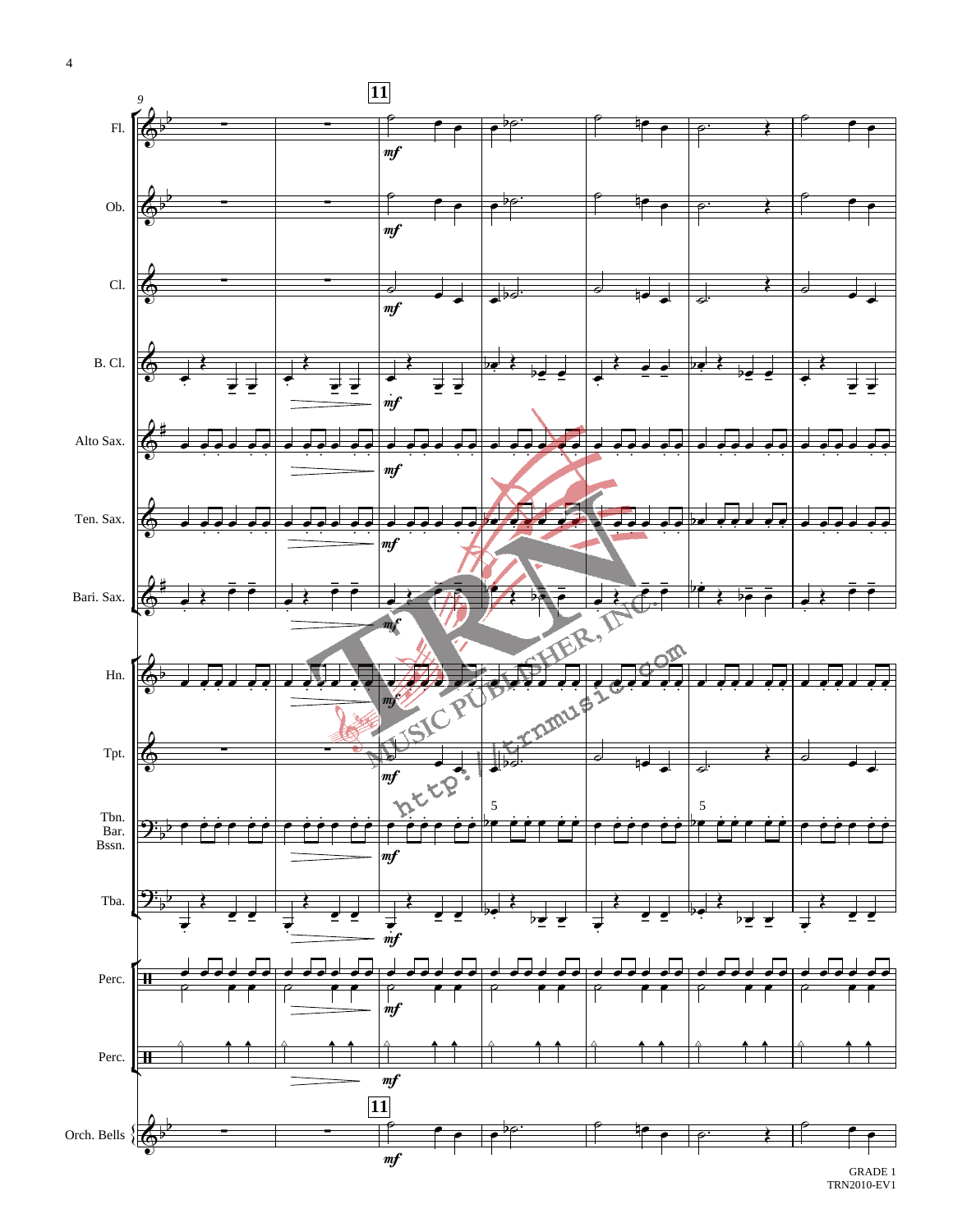

GRADE 1 TRN2010-EV1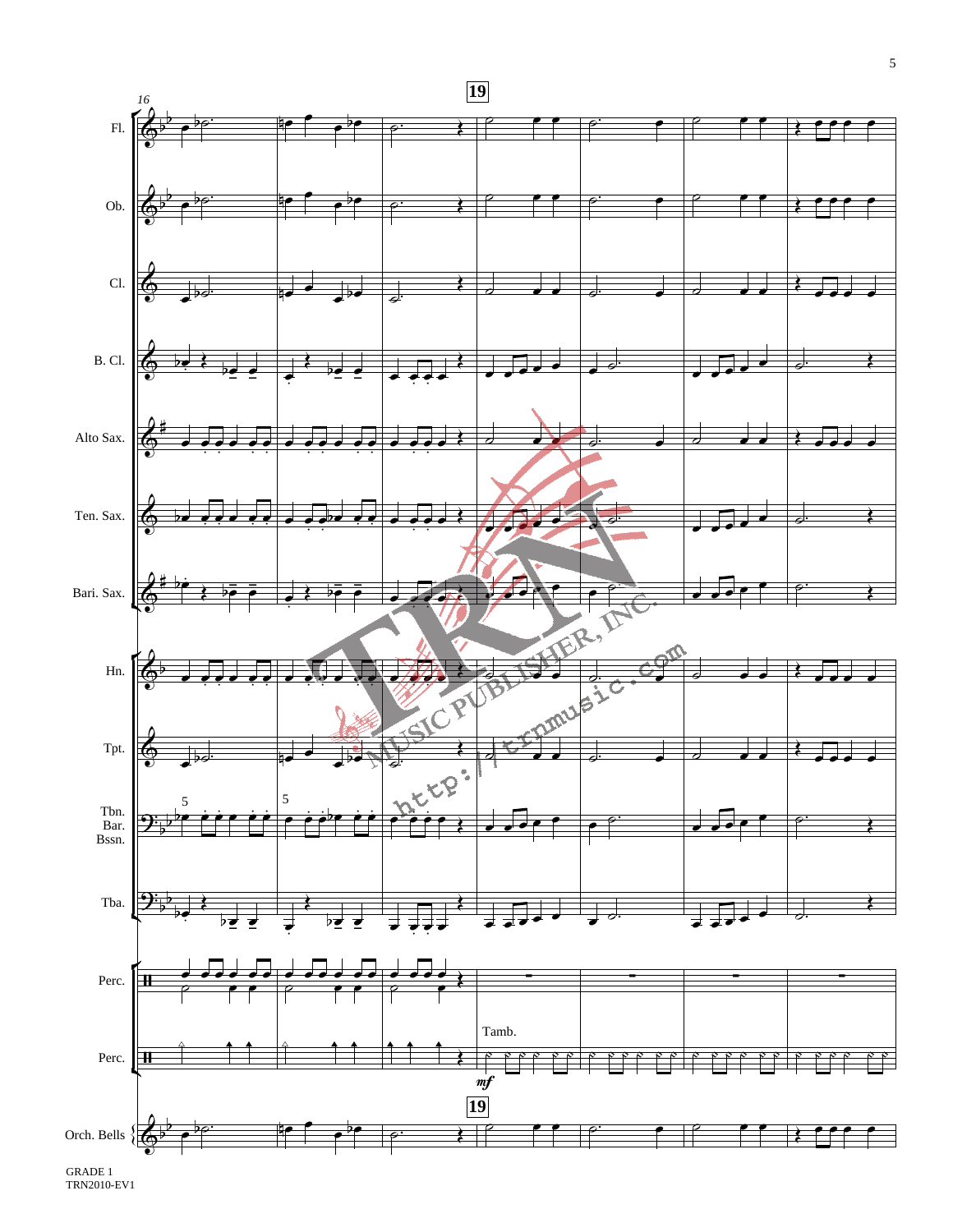

GRADE 1 TRN2010-EV1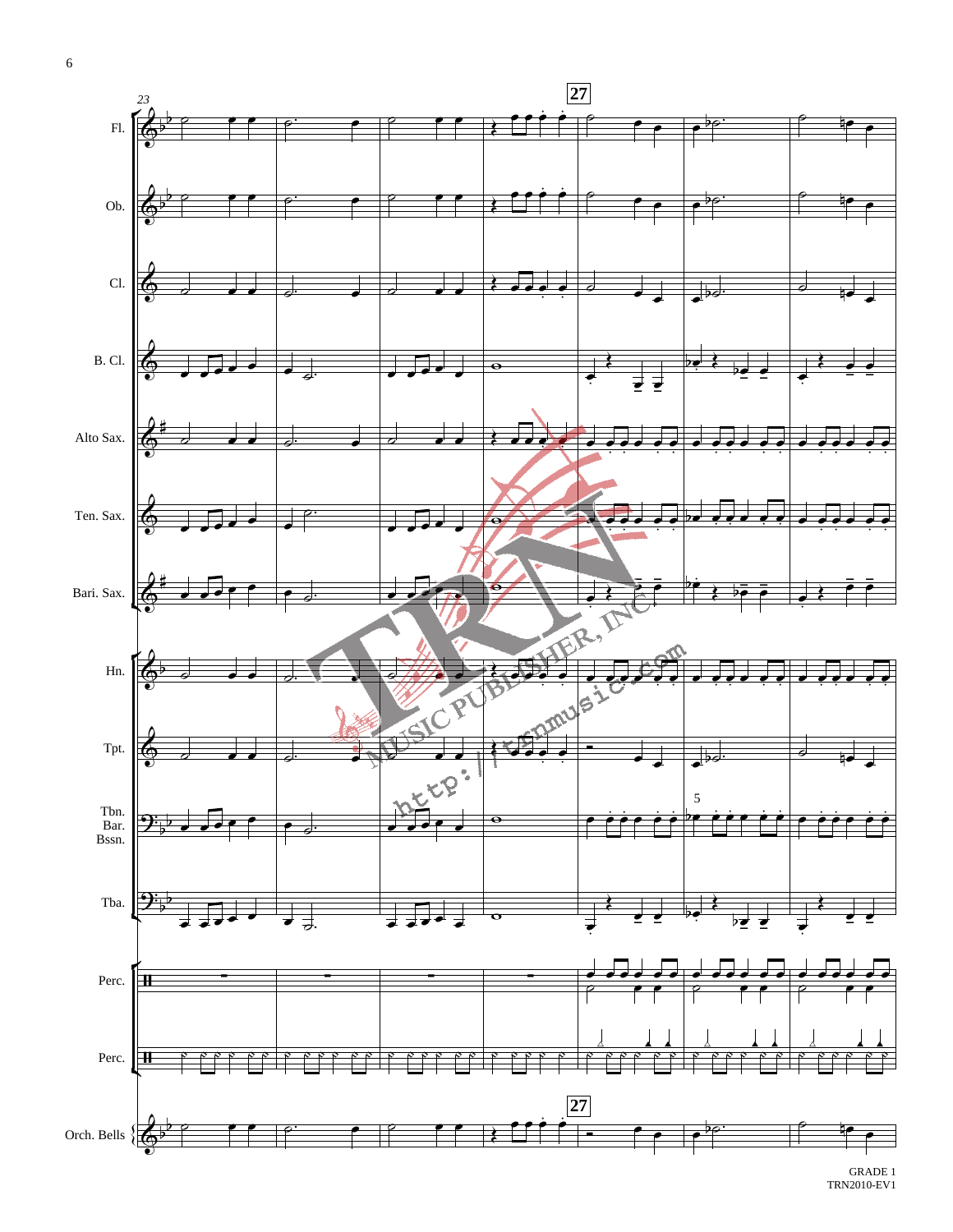

GRADE 1 TRN2010-EV1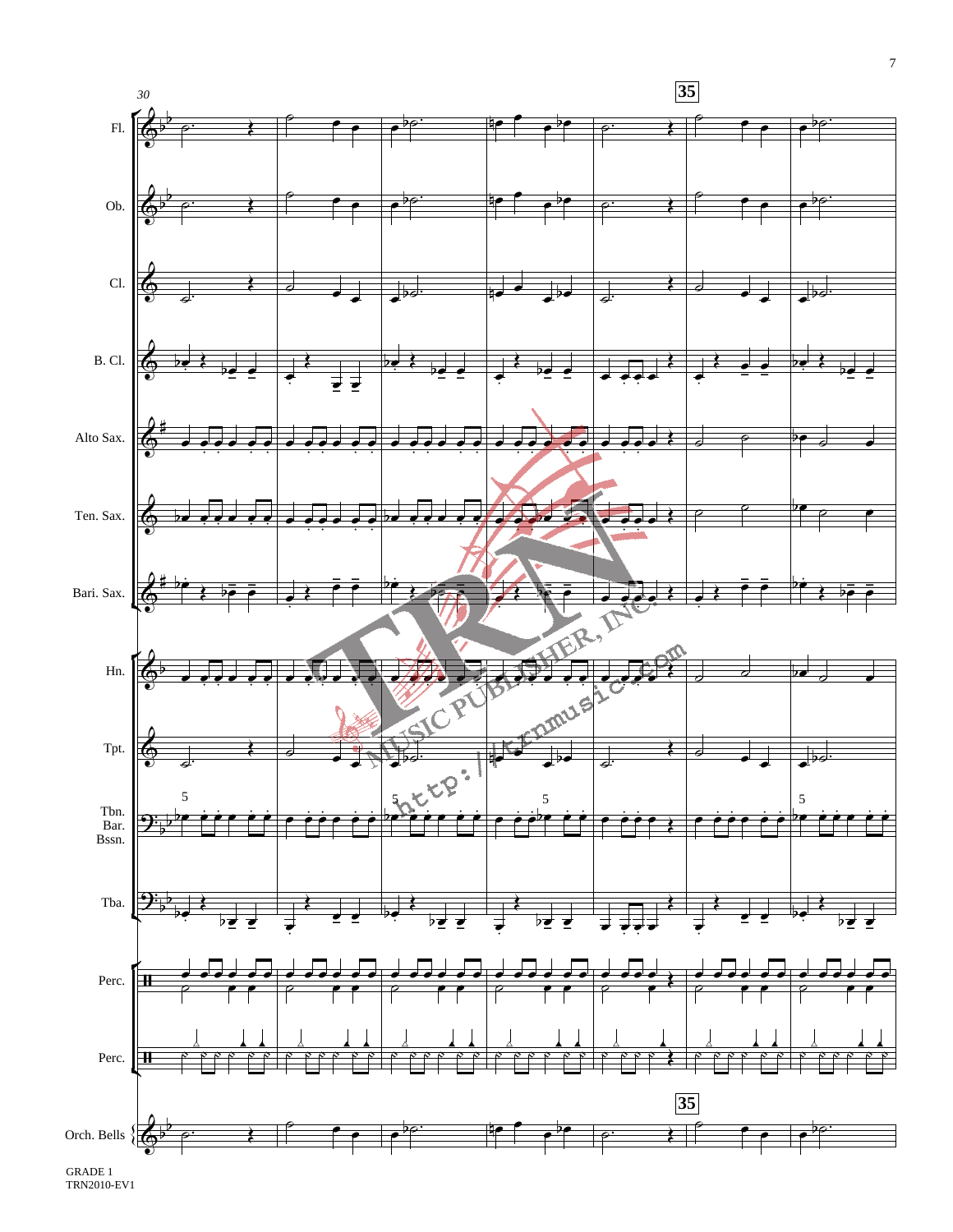

GRADE 1 TRN2010-EV1